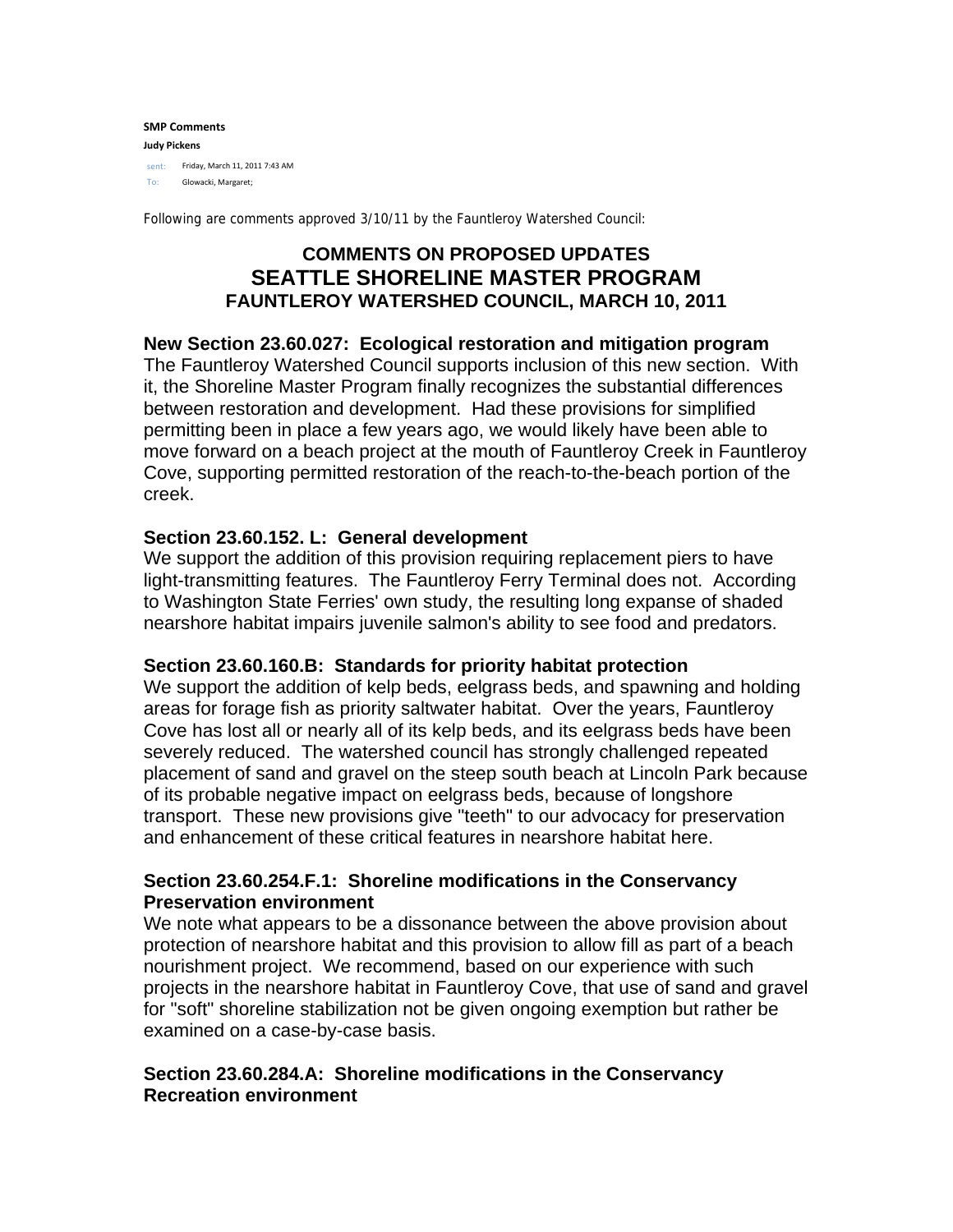We support the new provision that allows noxious weed control. With reed canary grass present in Fauntleroy Cove, its control is an ongoing concern.

Judy Pickens Phone/fax: 206-938-4203 4539 S.W. Director Place Seattle, WA 98136-2614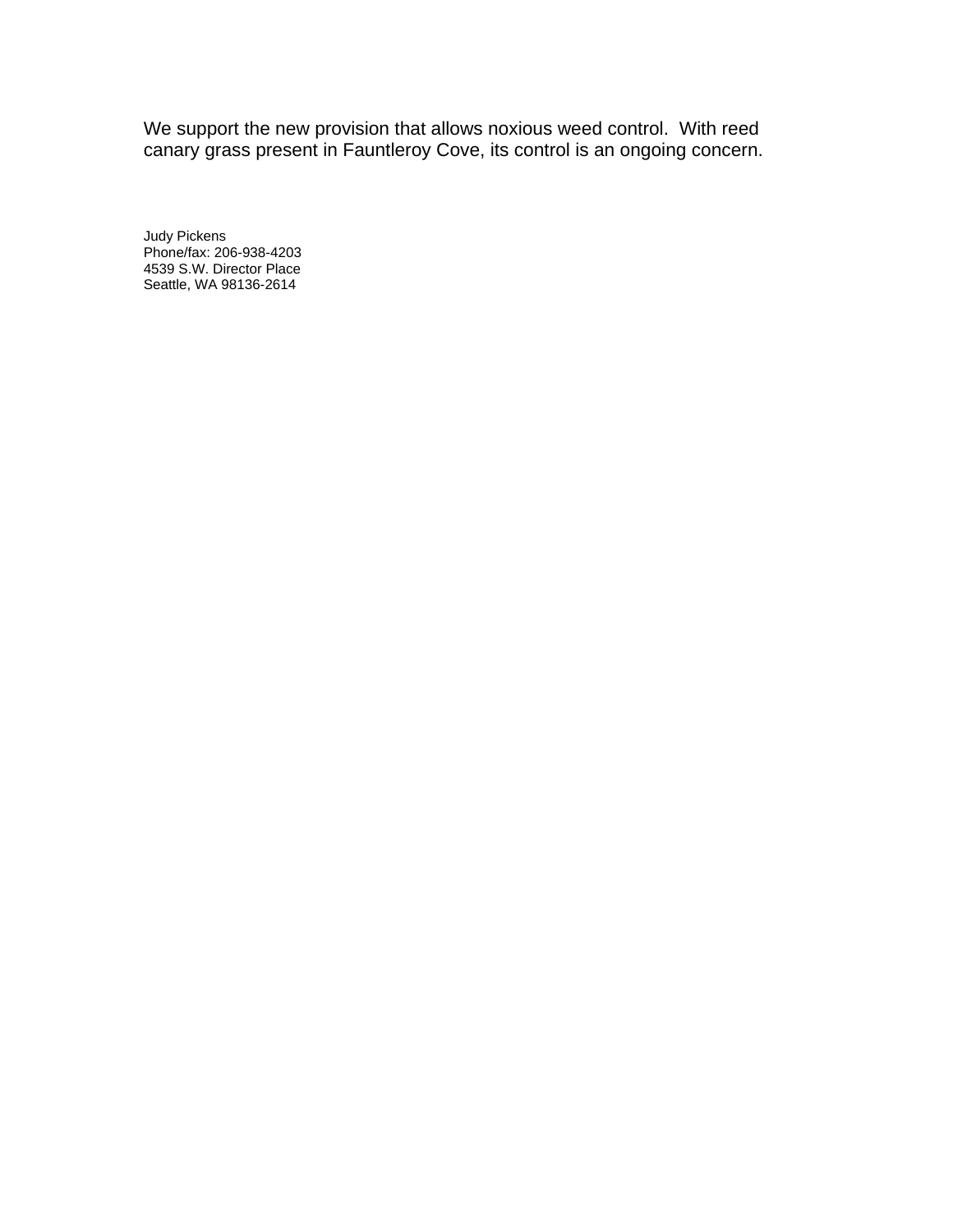# **Northeast District Council**

**4534 University Way NE Seattle, WA 98105 (206) 233-3732** 

#### **Members**

*Belvedere Terrace Community Council* 

*Greater University Chamber of Commerce* 

*Hawthorne Hills Community Council* 

*Inverness Community Club* 

*Inverness Park Homeowners Association* 

*Laurelhurst Community Club* 

*Montlake Community Club* 

*Portage Bay/Roanoke Park Community Council* 

*Ravenna Bryant Community Association* 

*Ravenna Springs Community Group* 

*Residents of Magnuson Park* 

*Roosevelt Chamber of Commerce* 

*Roosevelt Neighborhood Association* 

*Roosevelt Neighbors' Alliance* 

*University District Community Council* 

*University Park Community Club* 

*View Ridge Community Council* 

*Wedgwood Community Council* 

*Windermere Corporation* 

*Windermere North Community Association*  April 13, 2011

Margaret Glowacki Seattle DPD 700 - 5th Avenue, Suite 2000 P.O. Box 34019 Seattle, WA 98124-4019

RE: Draft Shoreline Master Program Update

Dear Ms. Glowacki,

At its April 7 meeting, the Northeast District Council (NEDC), representing 16 community and business organizations, voted unanimously to support changes to the Shoreline Master Program that protect and enhance our shorelines and ensure public access. Any development within our shorelines should scrupulously adhere to the state's Shoreline Management Act in recognizing that shorelines are among the most valuable and fragile of its natural resources. Any development must protect and enhance the public interest. NEDC finds that the proposed changes to the Shoreline Master Program fall short in meeting this state mandate.

Two proposed changes are of particular concern. Section 23.60.224 C and D, addressing uses in the CM Environment state:

C. Eating and drinking establishments and entertainment uses are prohibited, except these uses are allowed in existing buildings within designated historic districts as a special use if other uses allowed or allowed as special uses are not practical, because of building design or because such uses cannot provide adequate financial support necessary to sustain the building in a reasonably good physical condition. [Emphasis added.]

D. Office uses and institutional uses are prohibited, except these uses are allowed in existing buildings within designated historic districts as a special use if located on the second floor except for child care uses, which can be located on the first or second floor of the existing building and other uses allowed or allowed as special uses are not practical, because of building design or because such uses cannot provide adequate financial support necessary to sustain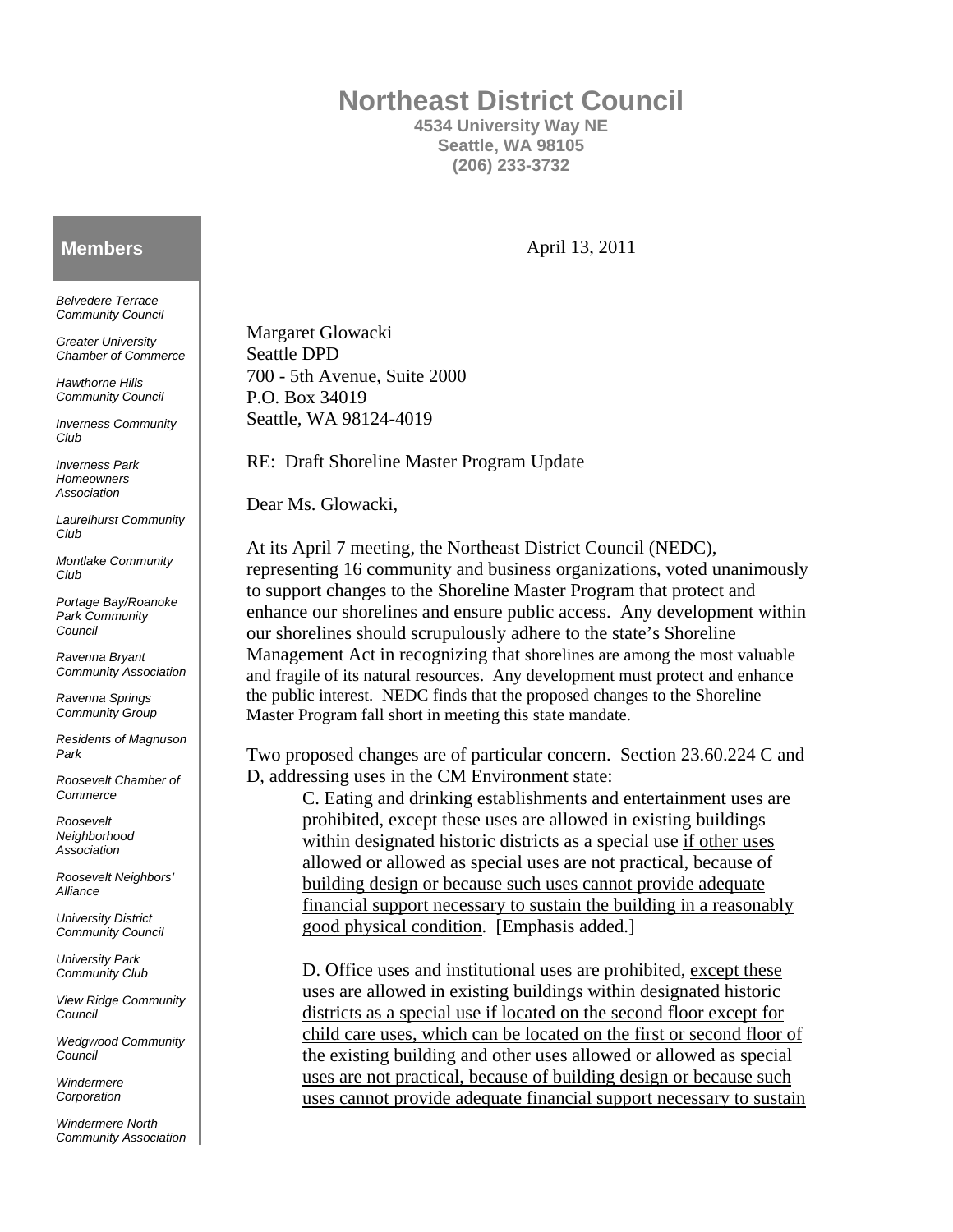Northeast District Council Draft Shoreline Master Program Update April 13, 2011 Page 2

#### the building in a reasonably good physical condition. [Emphasis added]

The proposed changes above are inconsistent with the State Shoreline Management Act, RCW 90.58.020 and the implementing regulations, WAC 173-27-160. If adopted, they would strip Seattle's Shoreline Master Program of protection for water-dependent and water-related uses. There is nothing in state law that allows prohibited uses to be authorized, even as conditional or special uses, to provide financial benefit to the developer or entrepreneur.

This loophole is the death knell to many of our public properties that would suddenly find private partners to develop eating and drinking establishments or to develop office space or institutional use in our fragile shoreline environment that are not accessory to a water- dependent or waterrelated use. It is inconsistent with the state policy that the public's opportunity to enjoy the physical and aesthetic qualities of the natural shorelines is paramount. The purpose of the state law is to preserve the natural character of the shoreline, protect the resources and ecology, increase public access and increase recreational opportunities.

Such uses are permitted outright in Urban Maritime and Urban Industrial areas—not in Conservancy Management areas—and for good reason. It would seem that these uses and the proposed changes cited above are specific only to Warren G. Magnuson Park because of the recent designation as an historic district. This is documented in a letter of June 1, 2010 from DPD Director Diane Sugimura to developer Darrell Vange which states:

"In the upcoming Shoreline Master Program update, the Department will recommend an exception that allows some or all of the uses permitted under the Building 11 lease agreement to take place in the shoreline zone."

Special interests should not be able to dictate provisions in Seattle's shoreline master program. Without the protections of Seattle Shoreline regulations and strict adherence to state law, our parks and historic districts will be lost and recognition of the value of our shorelines diminished.

What will be lost even more than the protections that should exist in Seattle Shoreline Rules is the complete obliteration of the first major policy goal for SMP that the SMP establish a preference for uses that are water‐oriented and that are appropriate for the environmental context (such as port facilities, shoreline recreational uses, and water‐ dependent businesses).

The NEDC also recommends one change to Section 23.60.224B as follows:

Eating and drinking establishments and general sales and services are prohibited, except eating and drinking establishments and general retail sales and services, limited to retail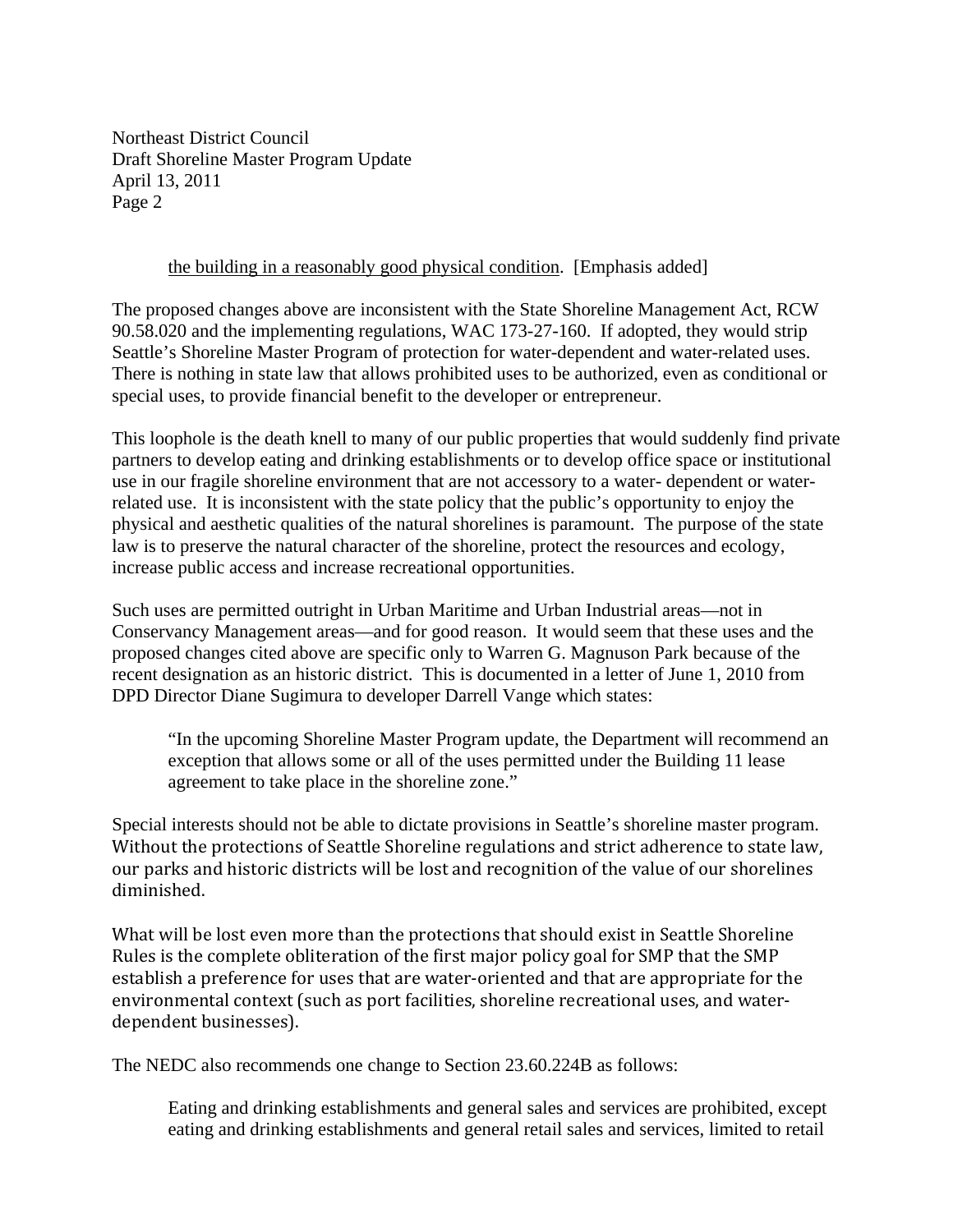Northeast District Council Draft Shoreline Master Program Update April 13, 2011 Page 3

> sales accessory to a water-related use, are allowed as a shoreline conditional uses if located: 1. in a public park; or 2. on an historic ship if… (Underlining added.)

This change reflects the goals of the Shoreline Management Act and the priority of water-related uses and it provides flexibility for appropriate uses without unduly commercializing Seattle's parks.

Please consider that the exceptions created under Section 23.60.224.C and 23.60.224.D are not good for the goals of the Shoreline Master Plan and are removed from the proposal and that our recommended amendment to Section 23.60.224B is incorporated.

Thank you for considering the views of the Northeast District Council.

Sincerely,

4241 NE  $75<sup>th</sup>$  Street Seattle, Washington 98115 Seattle, Washington 98105 206-528-2462 206-528-1051 nancybolin@windermere.com surfprague@yahoo.com

Nancy Bol Nicolette BREANBERG<br>Nancy Bolin, Co-Chair Nicolette Bromberg<br>4241 NE 75<sup>th</sup> Street 5811 56<sup>th</sup> Ave NE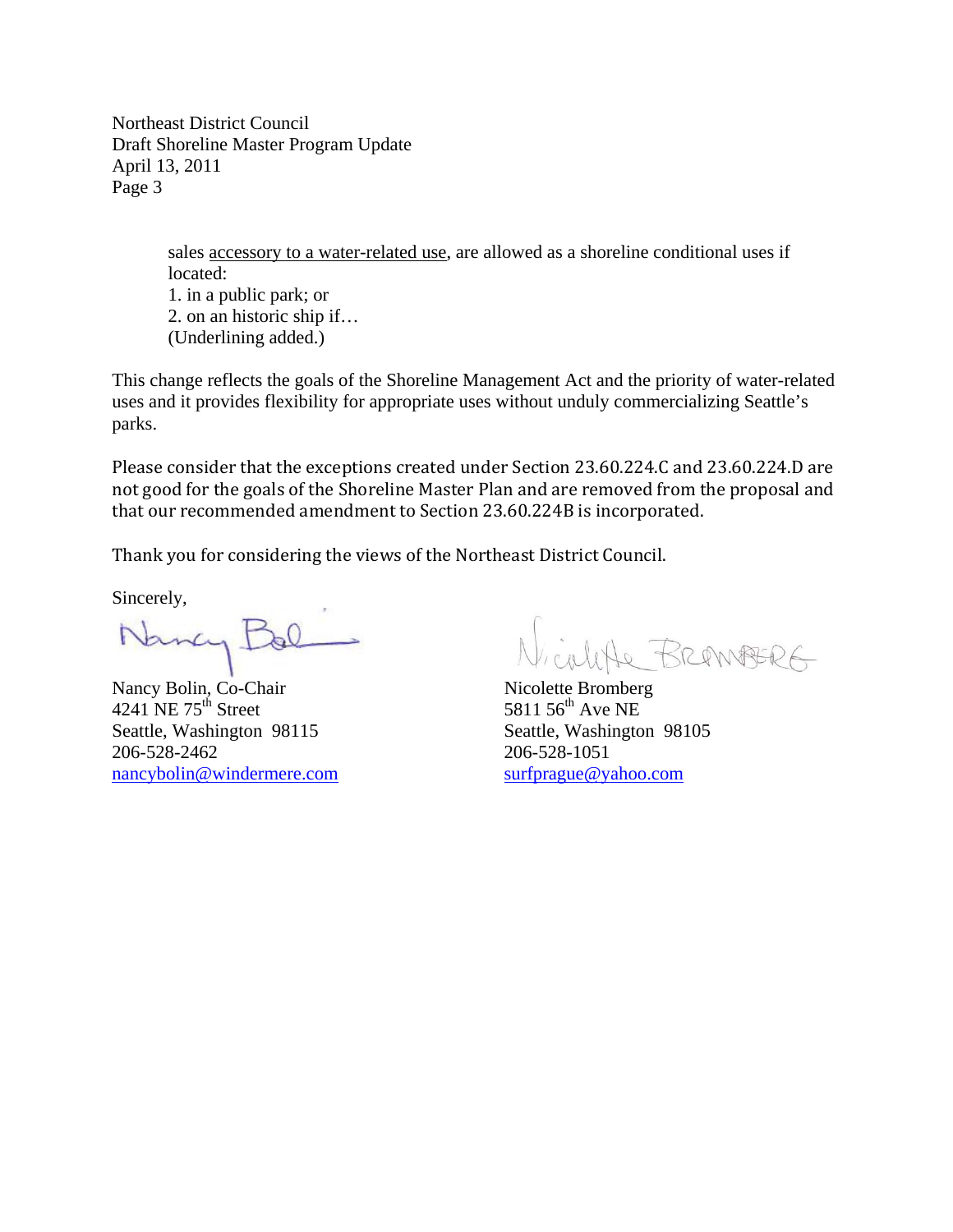

# **HAWTHORNE HILLS COMMUNITY COUNCIL**

Established 1945; Serving over 1900 homes in Northeast Seattle 4521 NE 62<sup>nd</sup> Street Seattle, WA 98115

April 28, 2011

Margaret Glowacki Seattle DPD 700 - 5th Avenue, Suite 2000 P.O. Box 34019 Seattle, WA 98124-4019

RE: Comments on the Draft City of Seattle Shoreline Master Program Update

Dear Ms. Glowacki,

The Hawthorne Hills Community Council supports the improvements in the protection of the shoreline's natural resources and improvements in public access so as to be compatible with protecting and improving native vegetation, habitat, wildlife and a natural shoreline. We laud the establishment of the three major policy goals for Shoreline Master Programs.

Of particular concern is the new Section 23.60.224 of the Seattle Municipal Code addressing the Uses in the Conservancy Management environment. Within this new Section are subsections C and D which state that (subsection C) "Eating and drinking establishments and entertainment uses are prohibited..." and that (subsection D) "Office uses and institutional uses are prohibited except these uses are allowed in existing buildings within designated historic districts as a special use if other uses allowed or allowed as special uses are not practical, because of building design or because such uses cannot provide adequate financial support necessary to sustain the building in a reasonably good physical condition.

Stripping the Shoreline Master Program of protection for water-related uses of existing buildings within designated historic districts now within the existing regulations is a bad thing to do. The loop hole provided by the proposed rule ("are not **practical** or **because** such uses cannot provide adequate financial support necessary to sustain the building in a reasonably good physical condition) is the death knell to many of our public properties that would suddenly find private partnerships who would site this proposed subsection since many of our water-related uses are likely not able to provide as